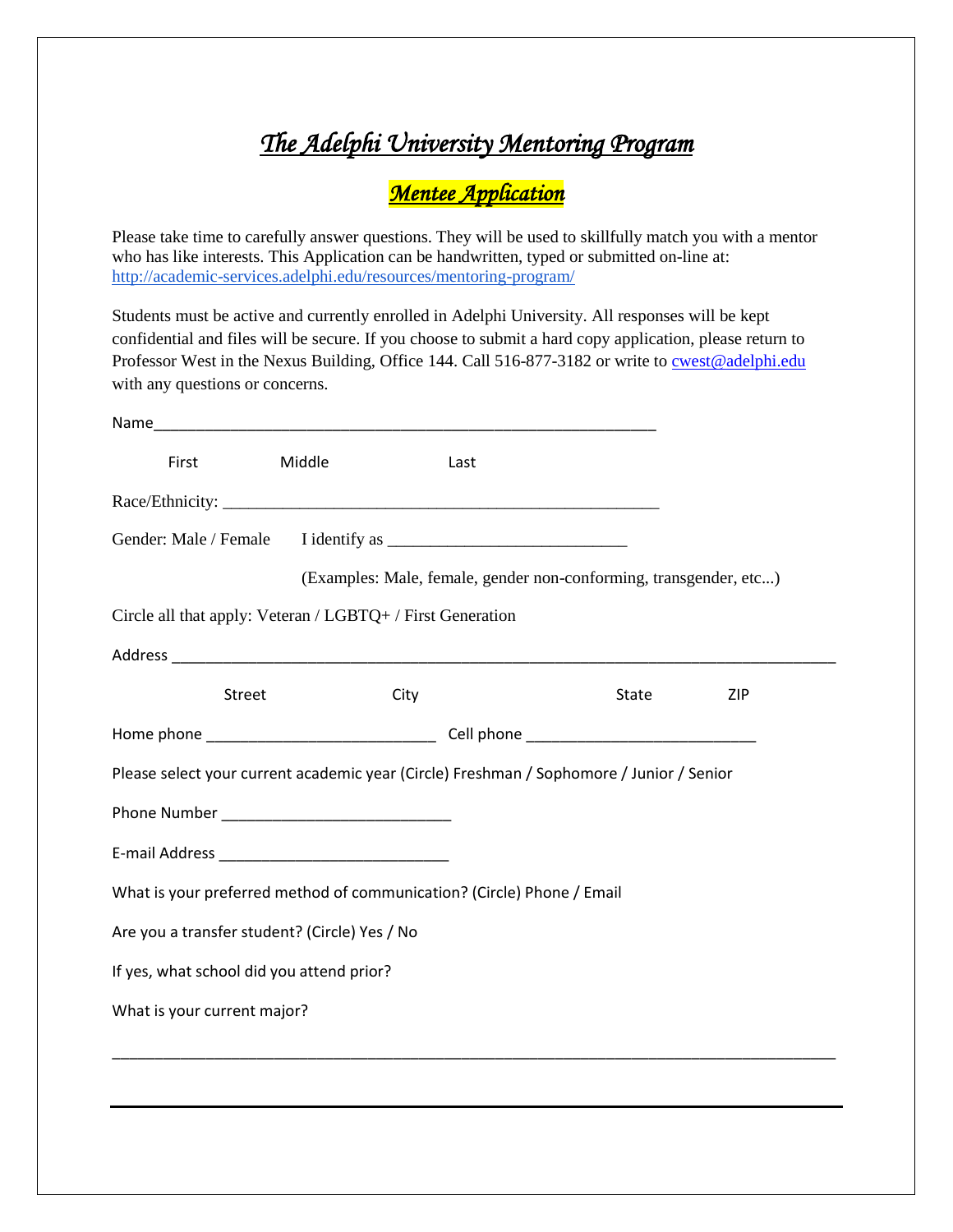How did you learn about the Mentoring Program? (Circle all that apply):

Flyer / Adelphi Site / Word of Mouth / Friend / Other (Please list)

- 1. Please describe how a mentoring program would benefit you.
- 2. Write a brief statement on why you have chosen to participate in the Adelphi University Mentoring Program.

\_\_\_\_\_\_\_\_\_\_\_\_\_\_\_\_\_\_\_\_\_\_\_\_\_\_\_\_\_\_\_\_\_\_\_\_\_\_\_\_\_\_\_\_\_\_\_\_\_\_\_\_\_\_\_\_\_\_\_\_\_\_\_\_\_\_\_\_\_\_\_\_\_\_\_\_\_\_\_\_\_\_\_\_\_

\_\_\_\_\_\_\_\_\_\_\_\_\_\_\_\_\_\_\_\_\_\_\_\_\_\_\_\_\_\_\_\_\_\_\_\_\_\_\_\_\_\_\_\_\_\_\_\_\_\_\_\_\_\_\_\_\_\_\_\_\_\_\_\_\_\_\_\_\_\_\_\_\_\_\_\_\_\_\_\_\_\_\_\_\_

\_\_\_\_\_\_\_\_\_\_\_\_\_\_\_\_\_\_\_\_\_\_\_\_\_\_\_\_\_\_\_\_\_\_\_\_\_\_\_\_\_\_\_\_\_\_\_\_\_\_\_\_\_\_\_\_\_\_\_\_\_\_\_\_\_\_\_\_\_\_\_\_\_\_\_\_\_\_\_\_\_\_\_\_\_

\_\_\_\_\_\_\_\_\_\_\_\_\_\_\_\_\_\_\_\_\_\_\_\_\_\_\_\_\_\_\_\_\_\_\_\_\_\_\_\_\_\_\_\_\_\_\_\_\_\_\_\_\_\_\_\_\_\_\_\_\_\_\_\_\_\_\_\_\_\_\_\_\_\_\_\_\_\_\_\_\_\_\_\_\_

3. Are there any specific areas that you would like to focus on within the Mentoring Program?

\_\_\_\_\_\_\_\_\_\_\_\_\_\_\_\_\_\_\_\_\_\_\_\_\_\_\_\_\_\_\_\_\_\_\_\_\_\_\_\_\_\_\_\_\_\_\_\_\_\_\_\_\_\_\_\_\_\_\_\_\_\_\_\_\_\_\_\_\_\_\_\_\_\_\_\_\_\_\_\_\_\_\_\_\_

\_\_\_\_\_\_\_\_\_\_\_\_\_\_\_\_\_\_\_\_\_\_\_\_\_\_\_\_\_\_\_\_\_\_\_\_\_\_\_\_\_\_\_\_\_\_\_\_\_\_\_\_\_\_\_\_\_\_\_\_\_\_\_\_\_\_\_\_\_\_\_\_\_\_\_\_\_\_\_\_\_\_\_\_\_

\_\_\_\_\_\_\_\_\_\_\_\_\_\_\_\_\_\_\_\_\_\_\_\_\_\_\_\_\_\_\_\_\_\_\_\_\_\_\_\_\_\_\_\_\_\_\_\_\_\_\_\_\_\_\_\_\_\_\_\_\_\_\_\_\_\_\_\_\_\_\_\_\_\_\_\_\_\_\_\_\_\_\_\_\_

\_\_\_\_\_\_\_\_\_\_\_\_\_\_\_\_\_\_\_\_\_\_\_\_\_\_\_\_\_\_\_\_\_\_\_\_\_\_\_\_\_\_\_\_\_\_\_\_\_\_\_\_\_\_\_\_\_\_\_\_\_\_\_\_\_\_\_\_\_\_\_\_\_\_\_\_\_\_\_\_\_\_\_\_\_

If so, please explain below:

4. What qualities do you think a good mentor should have?

| 5. What days of the week are you available to meet? (Circle all that apply): |                                                                                 |           |          |        |  |  |  |
|------------------------------------------------------------------------------|---------------------------------------------------------------------------------|-----------|----------|--------|--|--|--|
| Monday                                                                       | Tuesday                                                                         | Wednesday | Thursday | Friday |  |  |  |
| 6. What is the best time of day for you to meet with your mentor?            |                                                                                 |           |          |        |  |  |  |
| (Circle all that apply and provide specific time is you are able):           |                                                                                 |           |          |        |  |  |  |
| Mornings                                                                     | Afternoons                                                                      | Evenings  |          |        |  |  |  |
|                                                                              | 7. What do you hope to gain from the Mentoring Program (Circle all that apply): |           |          |        |  |  |  |
| Life skills advice / Career guidance / Academic support / Other              |                                                                                 |           |          |        |  |  |  |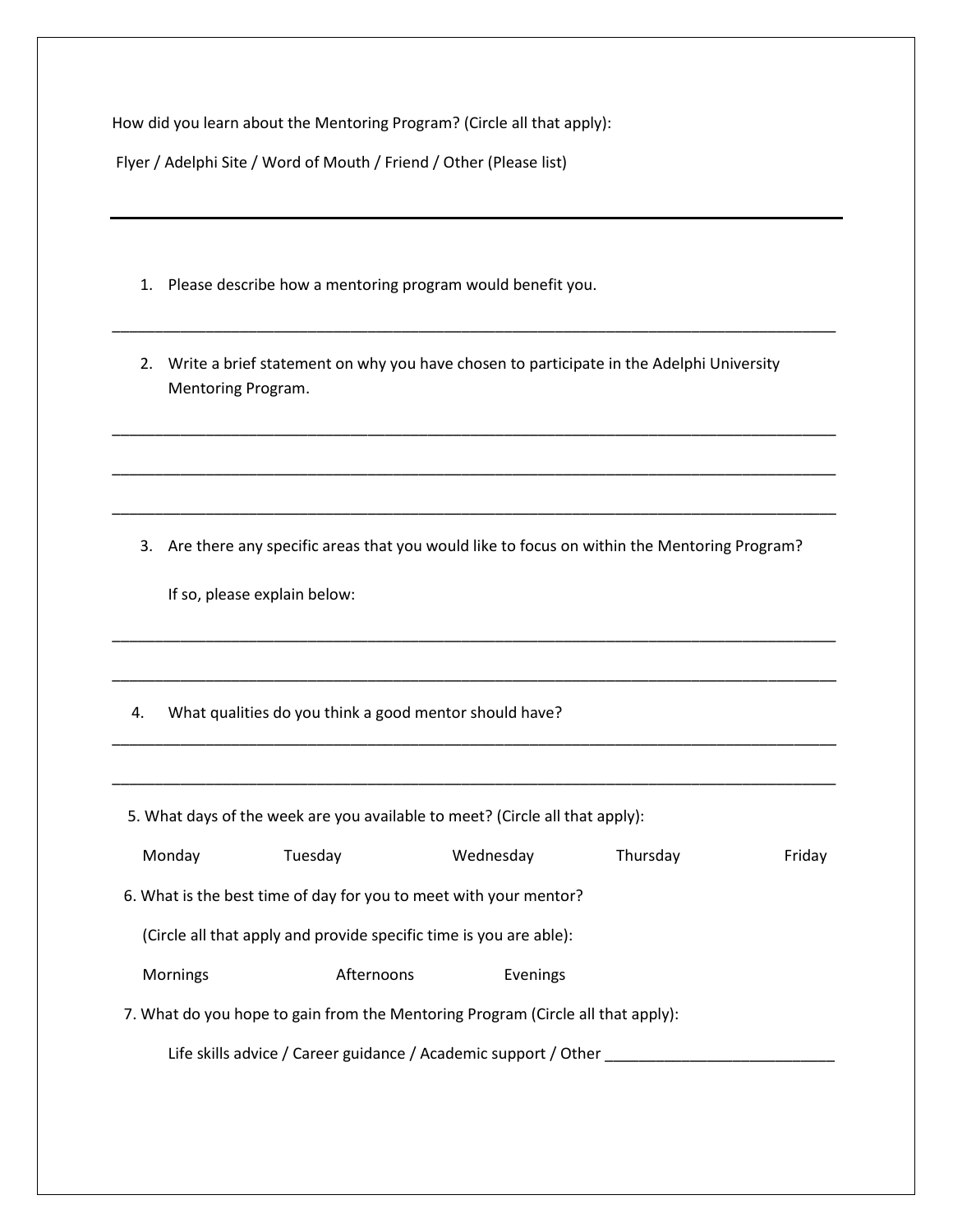8. Please provide two (2) to three (3) references. The first two references are required. The third is optional.

|                                                                                     | 9. Do you speak a foreign language? _______________________________ If yes, please specify: ______________ |
|-------------------------------------------------------------------------------------|------------------------------------------------------------------------------------------------------------|
| 11. What kind of activities would you like to enjoy with a mentor?                  |                                                                                                            |
| 12. What clubs or groups, if any, do you belong to in school and outside of school? |                                                                                                            |
| 13. "My favorite subject in school was" (Complete this sentence)                    |                                                                                                            |
| 14. "My least favorite subject in school was" (Complete this sentence)              |                                                                                                            |
| 15. What individual has served as a role model for you so far? Why?                 |                                                                                                            |
|                                                                                     |                                                                                                            |
|                                                                                     |                                                                                                            |